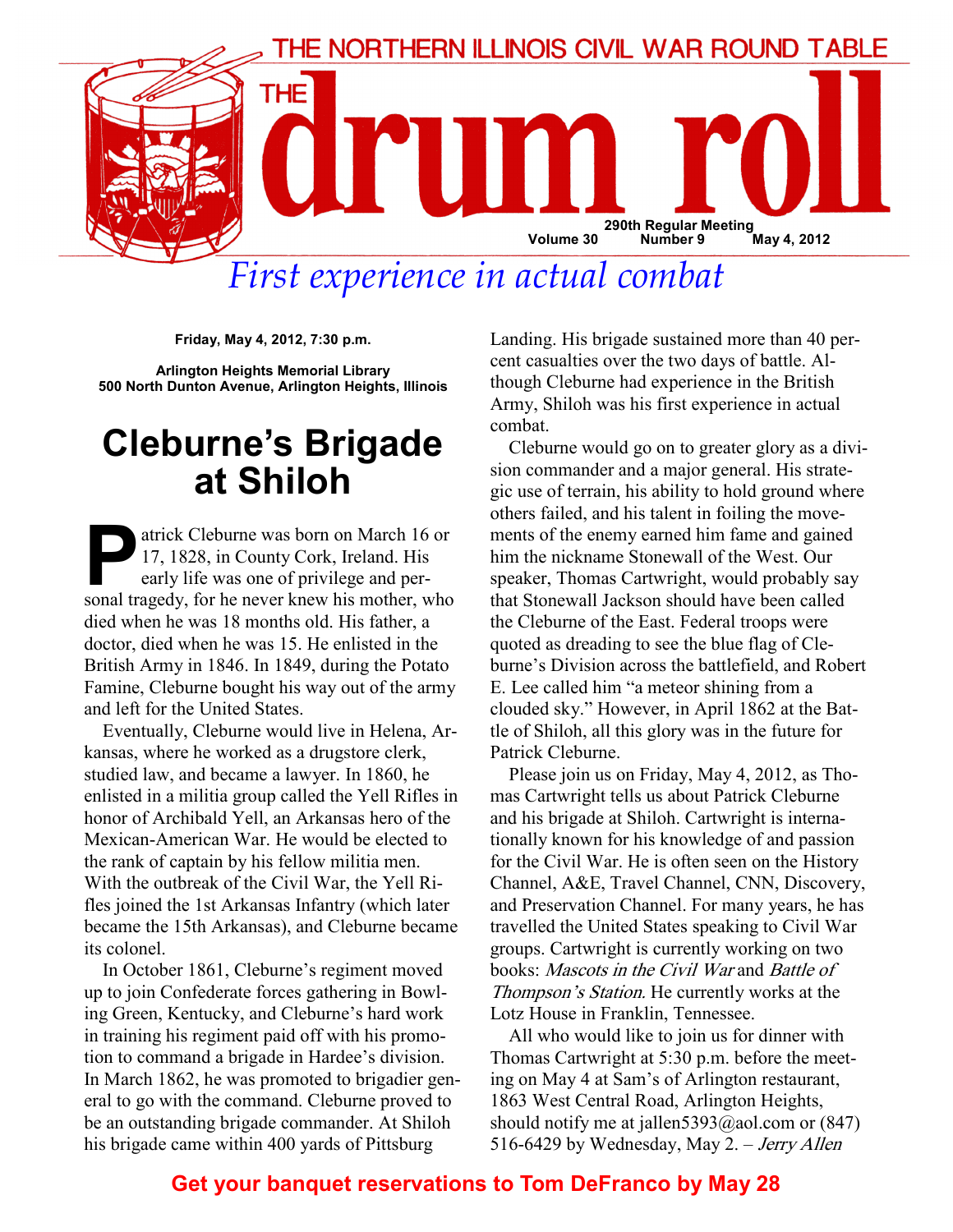## Reconstruction II: Continued Violence, Emancipation Incomplete

#### By Tom DeFranco

Ecause the topic of the nation's recon-<br>struction period is so complicated, it<br>begged a continuation from the presention given by Rick Andresen last year. He restruction period is so complicated, it begged a continuation from the presentation given by Rick Andresen last year. He returned to the podium on Friday, April 6, to take us from the end of Andrew Johnson's administration and through the Grant administration.

Ulysses S. Grant's status as a war hero made

him the ideal Republican candidate for president. Although as a general Grant had a knack for working well with the civilian authorities, and his reputation for that quality preceded him, he was not an ideologue. These characteristics were just what the conservative branch of the Republican party sought. They believed that a Grant presidency promised moderate fiscal policies and opportunities to invest in a stable Southern economy.

The Democrats selected New York governor Horatio Seymour as their candidate and former Union general Francis Blair as his running mate. Seymour was a controversial choice as he was considered to have sided with the New York City draft protesters during the July 1863 riots. He reportedly referred to the rioters as "my friends." This left him open to criticism from the Republicans as to his loyalties.

However, Blair attacked the Republicans for placing the whites in the South under what he called "a semi-barbaric race of blacks." This was seemingly strange language coming from a former Union general and subordinate of Grant, but Blair had Southern roots and strong friendships with former Confederates like Jo Shelby, who had only recently returned from Mexico. Blair's language set the tone for a platform that openly backed white supremacy. It also encouraged the Ku Klux Klan to rear its ugly head to openly scare the Page 2 drum roll, May 2012



President Ulysses Grant

newly freed blacks from the polling place by using violence as a tactic.

Despite the unrest that continued during the Grant administration, there were subtle signs of progress being made at the time as far as black office holders were concerned. By 1871, only Arkansas still had restrictions based upon Civil War loyalties. On the downside, sometimes Republi-

> can governors appointed Democrats to state positions; this action decreased fears that blacks and carpetbaggers would dominate state politics. However, this same move created disharmony among local Republicans. By 1870, the state of South Carolina saw blacks hold four of the eight executive positions; three represented the state in Congress, and one black man became a state Supreme Court justice.

There were social changes as well; public schools, hospitals, prisons, orphanages, and asylums were created for the first time. And women's property rights expanded; efforts were made to protect children from abuse, and white fathers were being forced to pay child support for mixedrace children.

Of course, as the Grant administration's time in office came to an end, the violence had not ceased. Southern white voters did what they could to continue to get back what they considered rightfully theirs and attacked white and black Republicans in violent fashion, from "barbecues" in Yazoo County, Mississippi, to assaults by men under former Confederate cavalier Matthew **Butler** 

The election of Rutherford Hayes as president was very controversial — and so goes politics.

I wish to thank Rick Andresen for a thoughtprovoking and even-handed presentation about a topic that still stings the nation — reconstruction.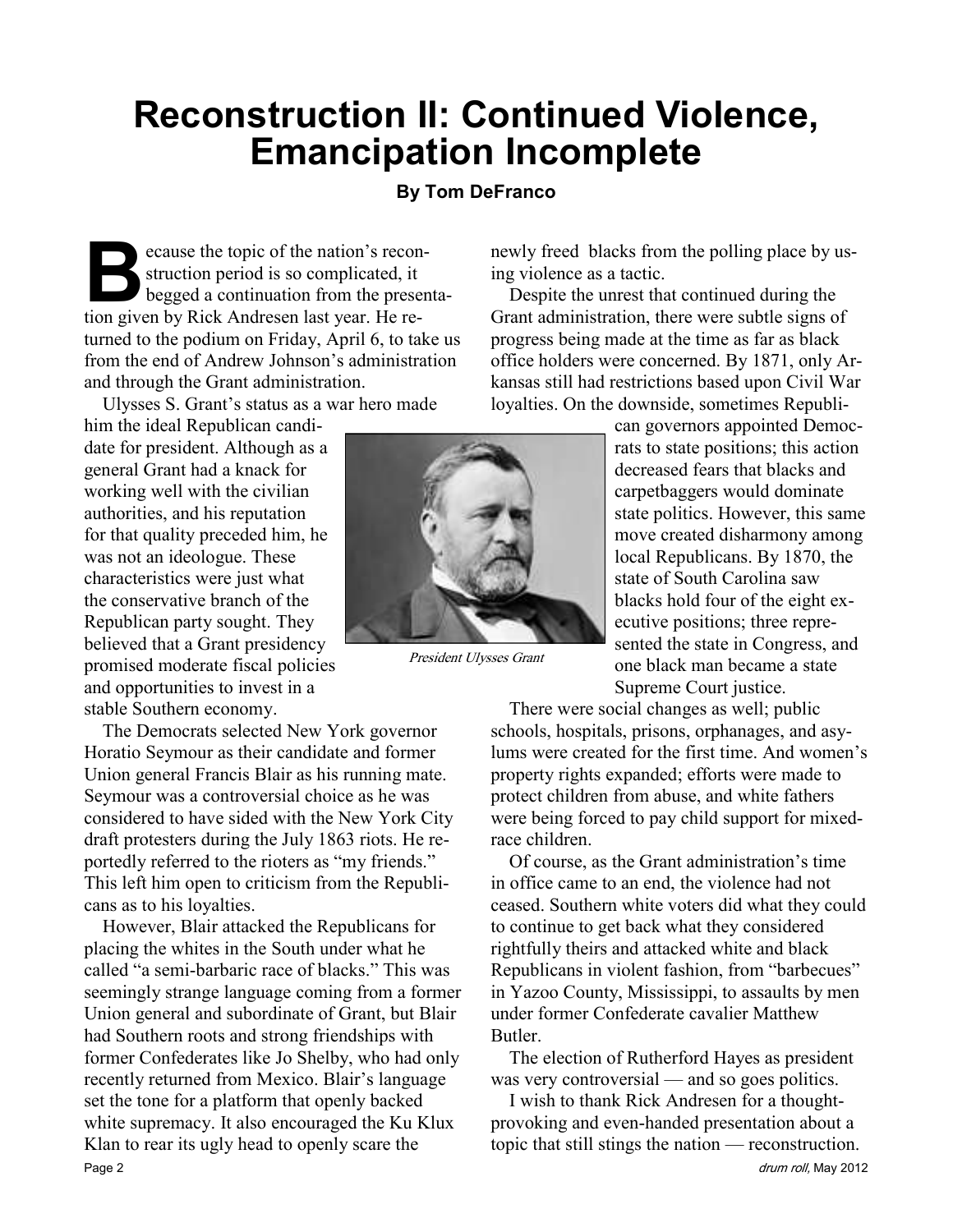## 2012–2013 Slate of Officers

The nominating committee of the Northern Illinois Civil War Round Table is pleased to present the slate of nominees for election to each of the indicated offices for the 2012–2013 year.

| Denise Limburg       |
|----------------------|
|                      |
| Bruce Allardice      |
| Tom DeFranco         |
| Sarah McDougall      |
| David Sullivan       |
| Kathleen Lange       |
| Fred Reczkowicz      |
| <b>Charles Banks</b> |
|                      |

The election for these positions will be held at the regular meeting on May 4, 2012, at the Arlington Heights Memorial Library. Additional nominations for any of the open positions may be made at that meeting with the consent of the nominee, who must be a current member of the Northern Illinois Civil War Round Table.

## May Events

May 2, Lake County Civil War Round Table. Gene Wells will speak on the battle of Pea Ridge. May 5, Civil War Museum, Kenosha, WI. Gary Hetzel will speak on Base Ball in the Civil War at 12 noon. At 1:00 p.m., the Milwaukee Cream Citys and the Chicago Salmon will play an exhibition match. Information on all Civil War Museum programs is available at (262) 653-4140 or www.thecivilwarmuseum.org.

May 8, Chicago Civil War Round Table. Bruce H. Reid will speak on the strategy of the Civil War.

May 8, McHenry County Civil War Round Table. Don Purn will speak on war prisoners of McHenry County.

#### May 18, Salt Creek Civil War Round Table.

Frank Crawford discusses Burnside at the bridge. May 11, Civil War Museum, Kenosha, WI. Tom Arliskas will discuss the 1861 Battle of Belmont and some of the controversies and mysteries surrounding U. S. Grant's first battle as field commander at 12 noon.

#### New recruit

Mr. William Treece 717 North Vail Arlington Heights, Illinois 60004-5523 (847) 337-7571 e-mail wrt717@sbcglobal.net

### 29th Annual Banquet

Craig Symonds will speak on Joseph E. Johnston at the 29th annual banquet of the Northern Illinois Civil War Round Table. It will be held June 1, 2012, at Concorde Banquets, 20922 North Rand Road, Kildeer, Illinois 60047. Tom DeFranco must have reservations by May 28, 2012, along with a check for \$38 for each person having dinner.

## May Saturday Discussion

All members and guests are invited to participate in the session to be held in the Zimmerman Room at the Barrington Area Library, 505 North Northwest Highway, Barrington, on May 19, 2012, from 10:00 a.m. until noon. The discussion will feature book reviews. All who attend are invited to bring a favorite or recently read book and tell the group about it. The discussion will be led by second vice president Denise Limburg.

These discussions are generally held on the third Saturday of the month from September through June. They are held to generate and foster a free exchange of ideas on events that transpired during the Civil War.

## To Contribute to the Drum Roll

All members are welcome to contribute items to the newsletter. Appropriate subjects include (but are not limited to) book reviews, family histories, travel reports, and recent research. If you have information to share, please send it to Sally Smith, 328 Eastern Avenue, Barrington, Illinois 60010- 4629; telephone (847) 381-6486; or e-mail drum roll4@juno.com.